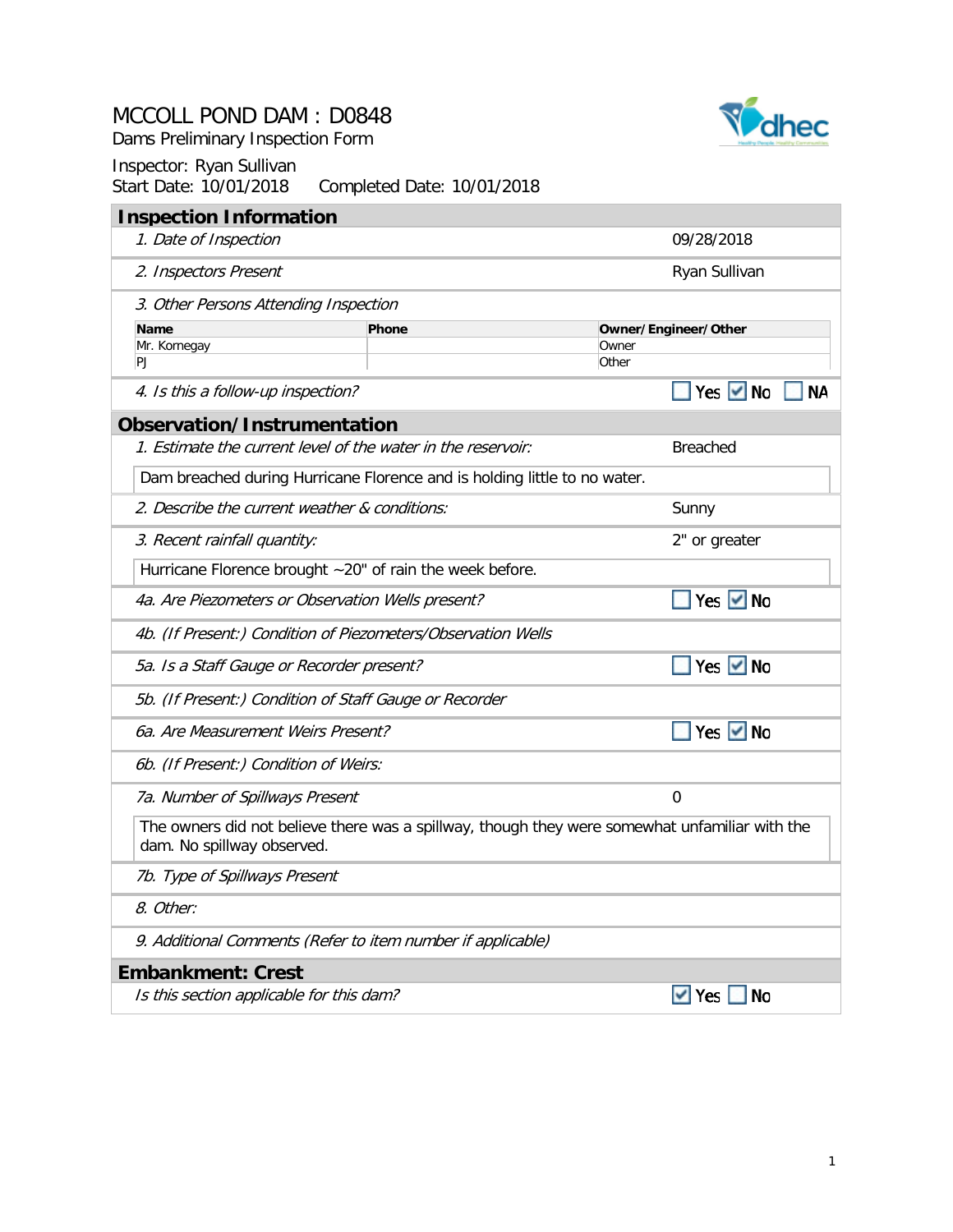Dams Preliminary Inspection Form



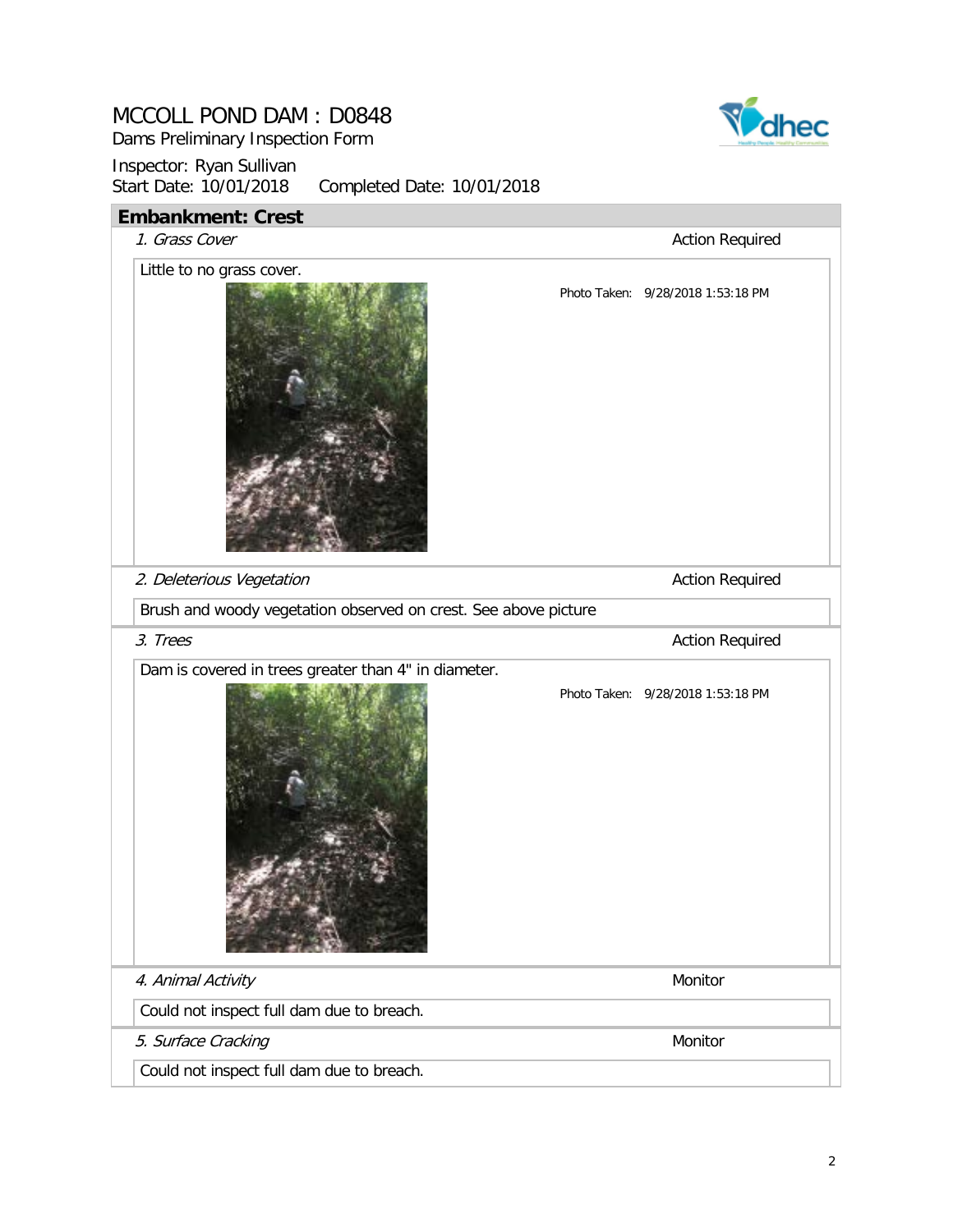Dams Preliminary Inspection Form



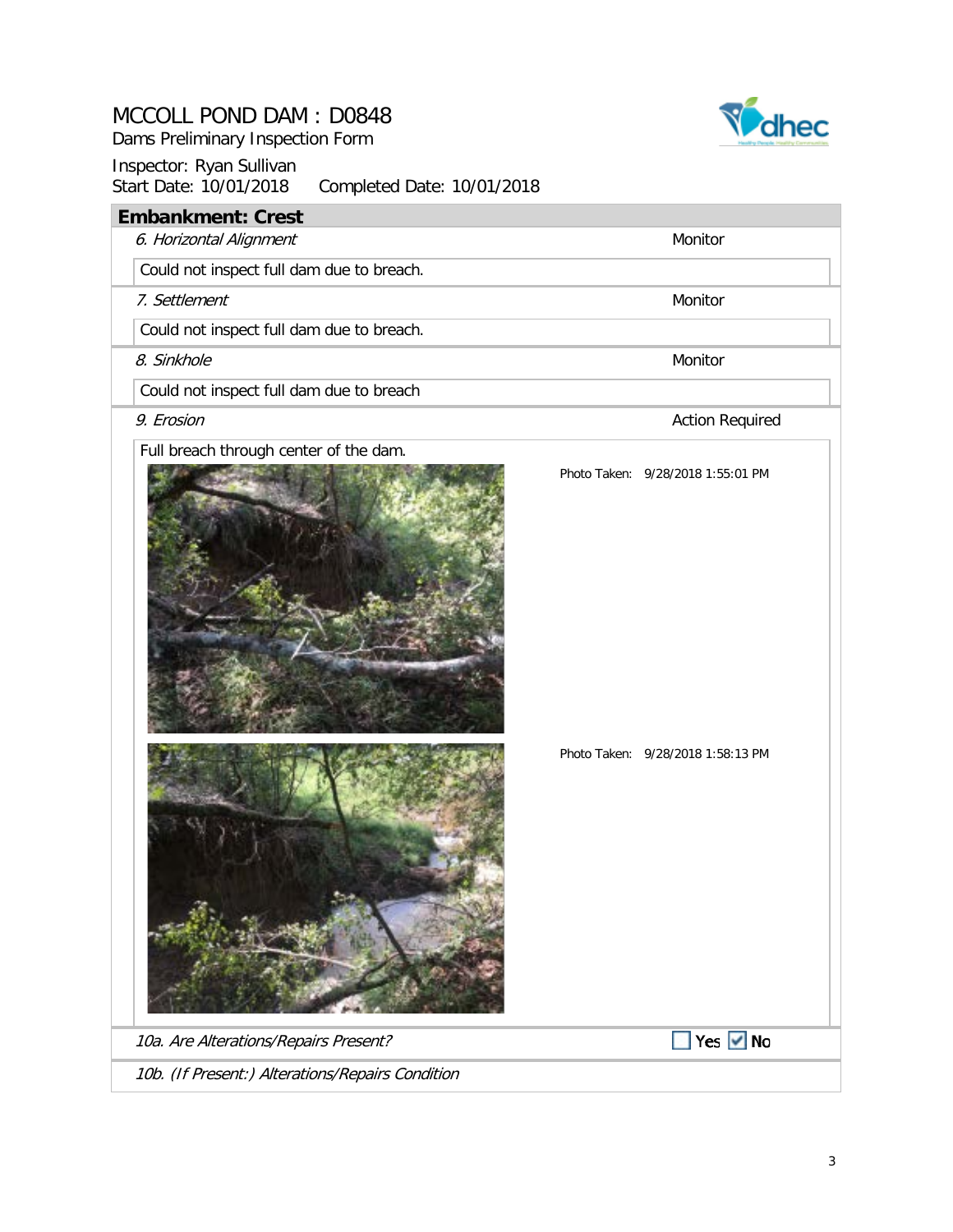Dams Preliminary Inspection Form



| Sidit Dalt. TU/UT/ZUTO<br>COMPLETED DATE: TU/UT/ZUTO         |                                                                                       |
|--------------------------------------------------------------|---------------------------------------------------------------------------------------|
| <b>Embankment: Crest</b>                                     |                                                                                       |
| 11. Other:                                                   |                                                                                       |
| 12. Embankment: Crest Condition                              | <b>Needs Permitted</b><br>Repair(s), Condition<br><b>Prevented Full</b><br>Inspection |
| Violation Determined: 10/1/2018<br><b>DAMMAINTREP</b>        |                                                                                       |
| 13. Additional Comments (Refer to item number if applicable) |                                                                                       |
| <b>Concrete/Masonry Dams: Crest</b>                          |                                                                                       |
| Is this section applicable for this dam?                     | $Yes$ $\vee$ No                                                                       |
| 1. Surface Conditions                                        |                                                                                       |
| 2. Horizontal Alignment                                      |                                                                                       |
| 3. Vertical Alignment                                        |                                                                                       |
| 4. Condition of Joints                                       |                                                                                       |
| 5. Unusual Movement                                          |                                                                                       |
| 6a. Are Alterations/Repairs Present?                         | Yes<br><b>No</b>                                                                      |
| 6b. (If Present:) Alterations/Repairs Condition              |                                                                                       |
| 7. Other:                                                    |                                                                                       |
| 8. Concrete/Masonry Dam Crest Condition                      |                                                                                       |
| 9. Additional Comments (Refer to item number if applicable)  |                                                                                       |
| <b>Embankment: Upstream Slope</b>                            |                                                                                       |
| Is this section applicable for this dam?                     | $\vee$ Yes<br><b>No</b>                                                               |
| 1. Grass Cover                                               | <b>Action Required</b>                                                                |
| Little to no grass cover.                                    |                                                                                       |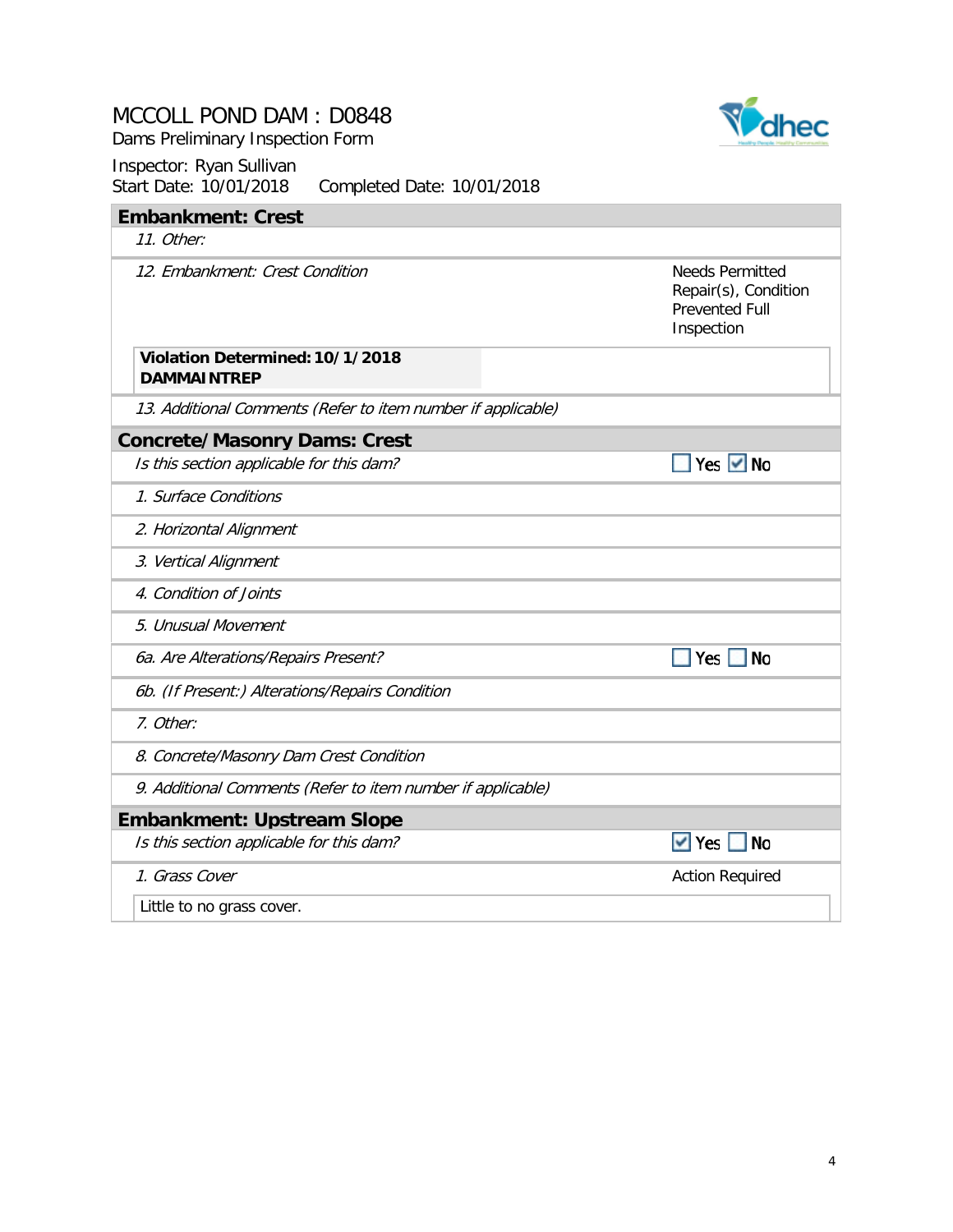Dams Preliminary Inspection Form



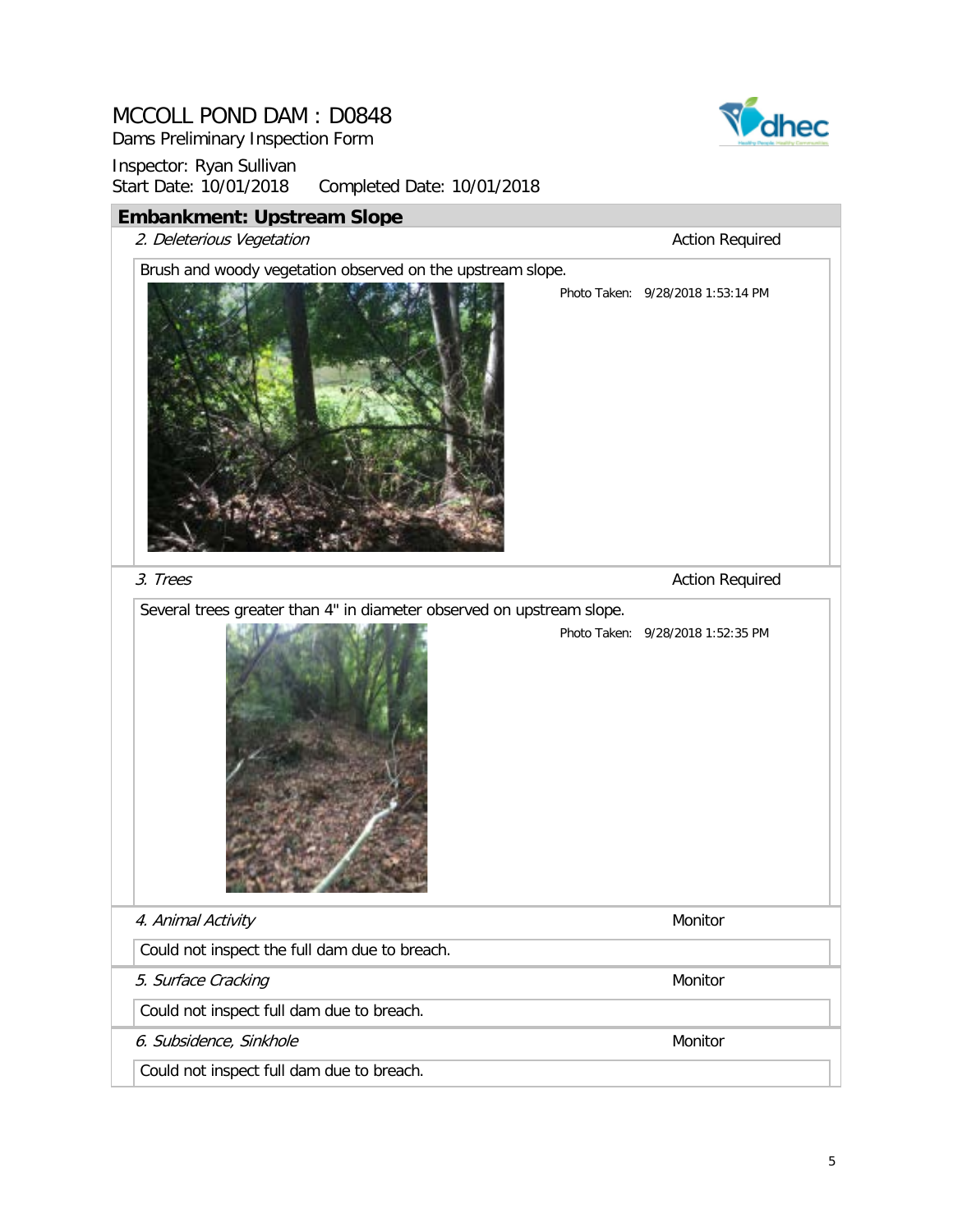Dams Preliminary Inspection Form



| <b>Embankment: Upstream Slope</b>                                                             |                                                                                       |
|-----------------------------------------------------------------------------------------------|---------------------------------------------------------------------------------------|
| 7. Slide, Slough, Scarp                                                                       | Monitor                                                                               |
| Could not inspect full dam due to breach.                                                     |                                                                                       |
| 8. Groins                                                                                     | <b>Action Required</b>                                                                |
| Could not inspect full dam due to breach. Left upstream groin had large trees and vegetation. |                                                                                       |
| 9. Erosion                                                                                    | <b>Action Required</b>                                                                |
| Full breach through center of the dam.                                                        |                                                                                       |
| 10a. Slope Protection/Armoring Present?                                                       | Yes $\vee$ No                                                                         |
| 10b. (If Present:) Slope Protection/Armoring                                                  |                                                                                       |
| 11a. Alterations/Repairs Present?                                                             | Yes $\vee$ No                                                                         |
| 11b. (If Present:) Alterations/Repairs Condition                                              |                                                                                       |
| 12. Other:                                                                                    |                                                                                       |
| 13. Embankment: Upstream Slope Condition                                                      | <b>Needs Permitted</b><br>Repair(s), Condition<br><b>Prevented Full</b><br>Inspection |
| Violation Determined: 10/1/2018<br><b>DAMMAINTREP</b>                                         |                                                                                       |
| 14. Additional Comments (Refer to item number if applicable)                                  |                                                                                       |
| <b>Concrete/Masonry Dams: Upstream Face</b>                                                   |                                                                                       |
| Is this section applicable for this dam?                                                      | Yes $\vee$ No                                                                         |
| 1. Surface Conditions                                                                         |                                                                                       |
| 2. Condition of Joints                                                                        |                                                                                       |
| 3. Unusual Movement                                                                           |                                                                                       |
| 4. Abutments                                                                                  |                                                                                       |
| 5a. Alterations/Repairs Present?                                                              | <b>No</b><br>Yes                                                                      |
| 5b. (If Present:) Alterations/Repairs Condition                                               |                                                                                       |
| 6. Other:                                                                                     |                                                                                       |
| 7. Concrete/Masonry Dams: Upstream Face Condition                                             |                                                                                       |
| 8. Additional Comments (Refer to item number if applicable)                                   |                                                                                       |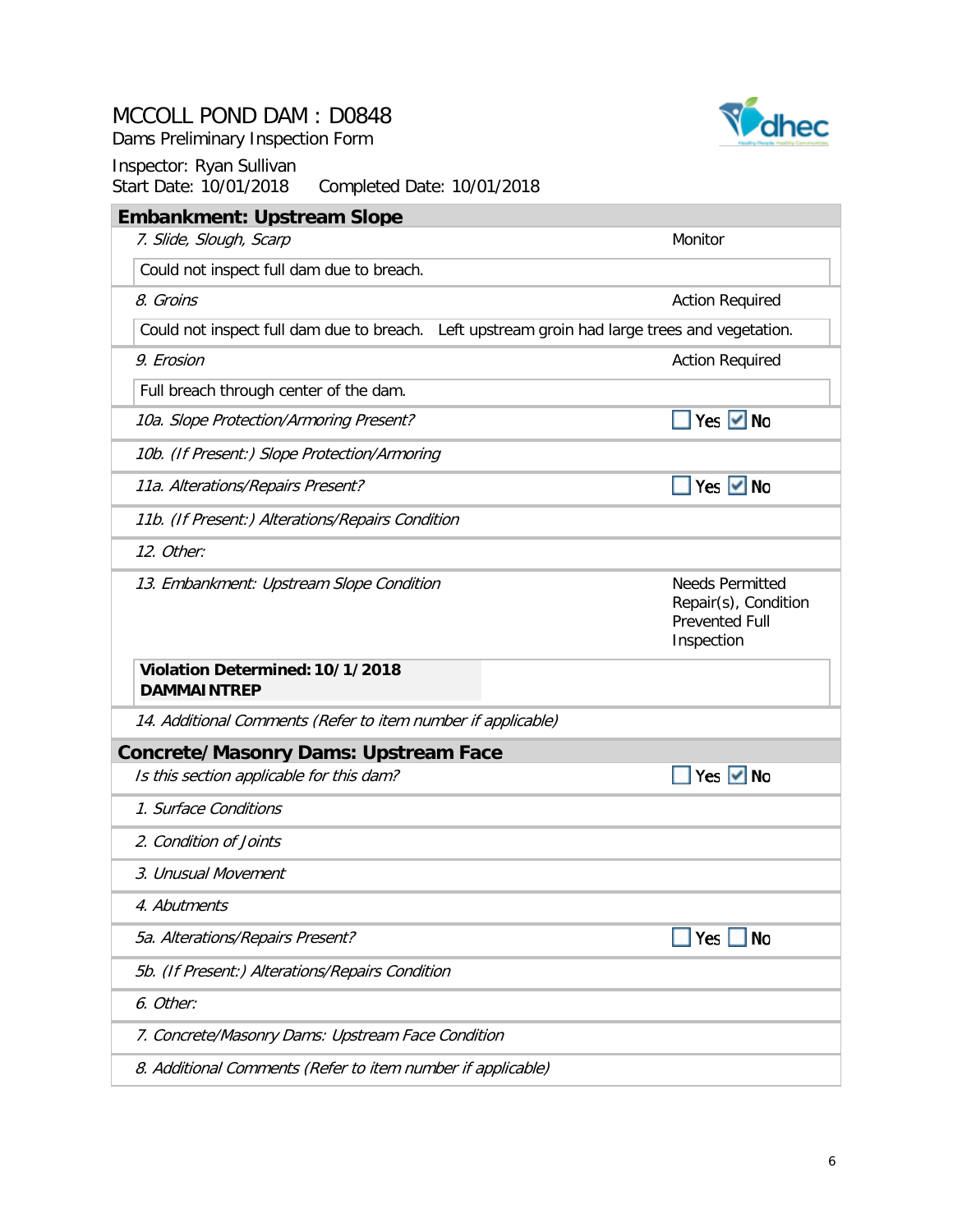Dams Preliminary Inspection Form



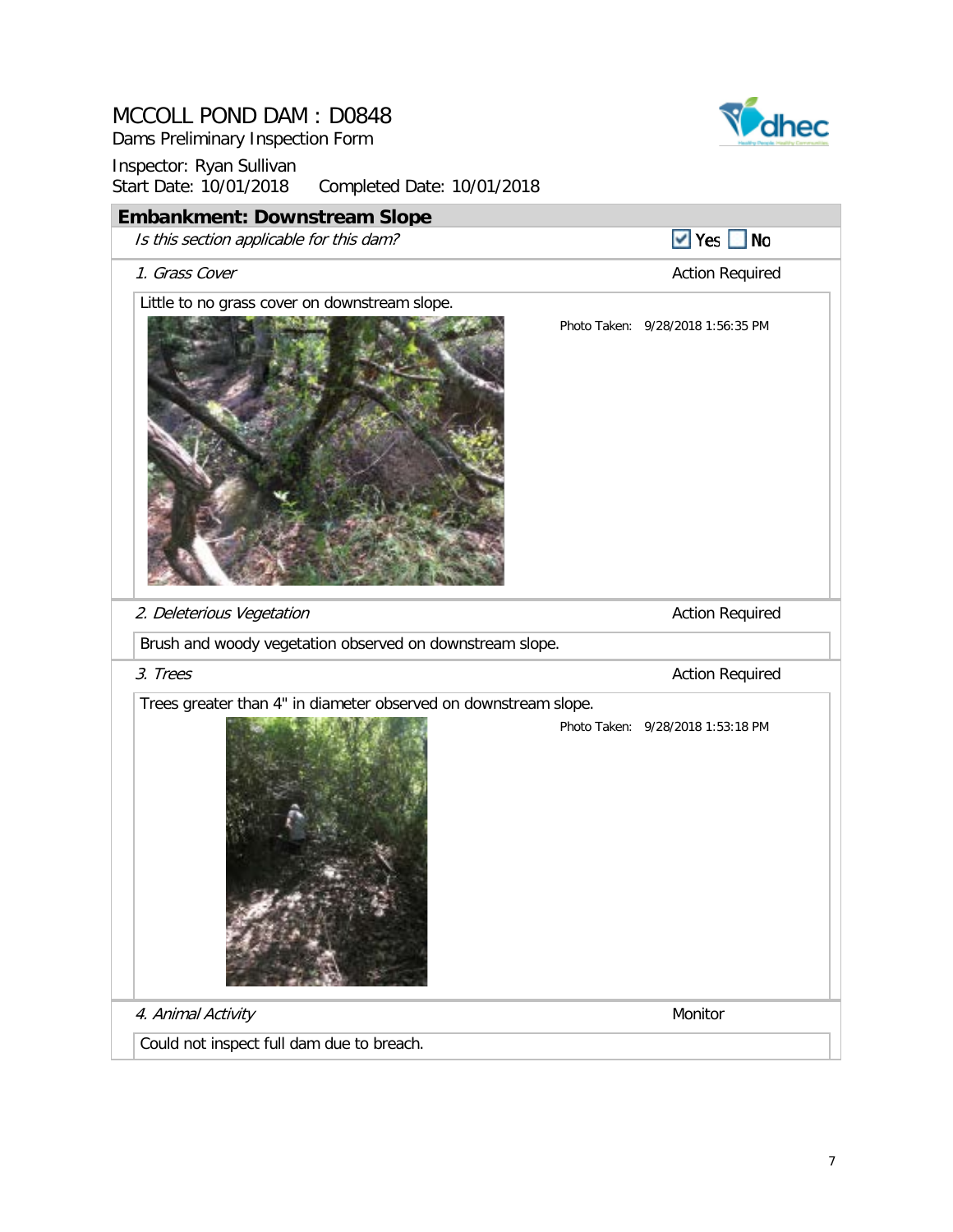Dams Preliminary Inspection Form



| <b>Embankment: Downstream Slope</b>                                                                     |                                   |
|---------------------------------------------------------------------------------------------------------|-----------------------------------|
| 5. Surface Cracking                                                                                     | Monitor                           |
| Could not inspect full dam due to breach.                                                               |                                   |
| 6. Subsidence, Sinkhole                                                                                 | Monitor                           |
| Could not inspect full dam due to breach.                                                               |                                   |
| 7. Slide, Slough, Scarp                                                                                 | Monitor                           |
| Could not inspect full dam due to breach.                                                               |                                   |
| 8. Groins                                                                                               | <b>Action Required</b>            |
| Could not inspect full dam due to breach. Left downstream groin had large trees and wood<br>vegetation. |                                   |
| 9. Erosion                                                                                              | <b>Action Required</b>            |
| Large breach through center of the dam.                                                                 |                                   |
| 10a. Slope Protection/Armoring Present?                                                                 | Yes $\vee$ No                     |
| 10b. (If Present:) Slope Protection Condition                                                           |                                   |
| 11. Wet Areas                                                                                           | Monitor                           |
|                                                                                                         | Photo Taken: 9/28/2018 1:56:15 PM |
| 12a. Seepage                                                                                            | $Yes \tN$                         |
| Could not inspect full dam due to breach.                                                               |                                   |
| 12b. (If Present): Seepage Flow                                                                         |                                   |
| 13a. Drainage System Present?                                                                           | Yes $\vee$ No                     |
| 13b. (If Present:) Drainage System Condition                                                            |                                   |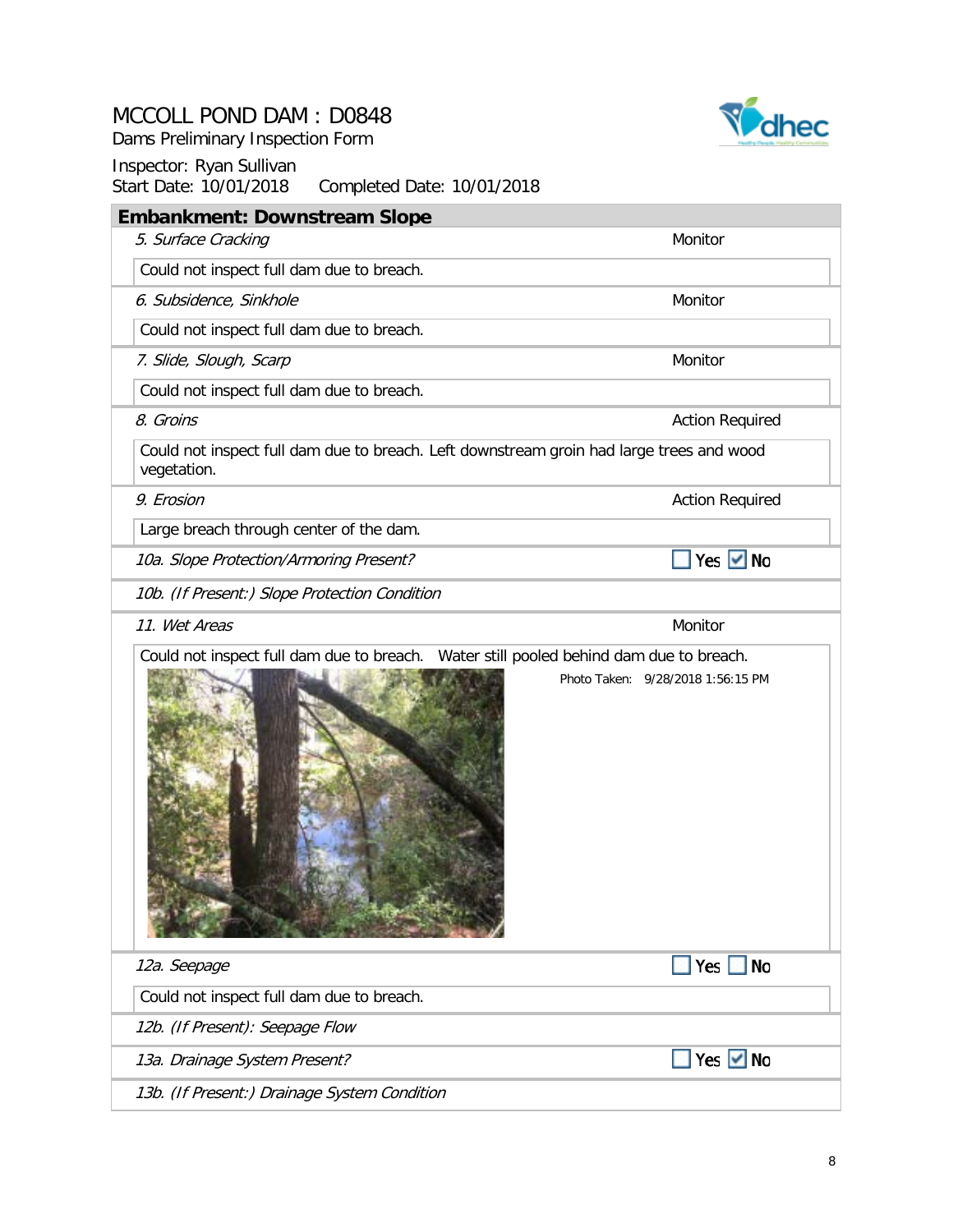| MCCOLL POND DAM: D0848 |  |  |  |  |  |
|------------------------|--|--|--|--|--|
|------------------------|--|--|--|--|--|

Dams Preliminary Inspection Form



| <b>Embankment: Downstream Slope</b>                          |                                                                                       |
|--------------------------------------------------------------|---------------------------------------------------------------------------------------|
| 14a. Alterations/Repairs Present?                            | Yes ✔ No                                                                              |
| 14b. (If Present:) Alterations/Repairs Condition             |                                                                                       |
| 15. Other:                                                   |                                                                                       |
| 16. Embankment: Downstream Slope Condition                   | <b>Needs Permitted</b><br>Repair(s), Condition<br><b>Prevented Full</b><br>Inspection |
| Violation Determined: 10/1/2018<br><b>DAMMAINTREP</b>        |                                                                                       |
| 17. Additional Comments (Refer to item number if applicable) |                                                                                       |
| <b>Concrete/Masonry Dams: Downstream Face</b>                |                                                                                       |
| Is this section applicable for this dam?                     | Yes $\vee$ No                                                                         |
| 1. Surface Conditions                                        |                                                                                       |
| 2. Condition of Joints                                       |                                                                                       |
| 3. Unusual Movement                                          |                                                                                       |
| 4. Drains                                                    |                                                                                       |
| 5. Leakage                                                   |                                                                                       |
| 6. Abutments                                                 |                                                                                       |
| 7a. Alterations/Repairs Present?                             | $\blacksquare$ Yes $\blacksquare$ No                                                  |
| 7b. (If Present:) Alterations/Repairs Condition              |                                                                                       |
| 8. Other:                                                    |                                                                                       |
| 9. Concrete/Masonry Dam: Downstream Face Condition           |                                                                                       |
| 10. Additional Comments (Refer to item number if applicable) |                                                                                       |
| <b>Downstream Area</b>                                       |                                                                                       |
| Is this section applicable for this dam?                     | $\vee$ Yes<br><b>No</b>                                                               |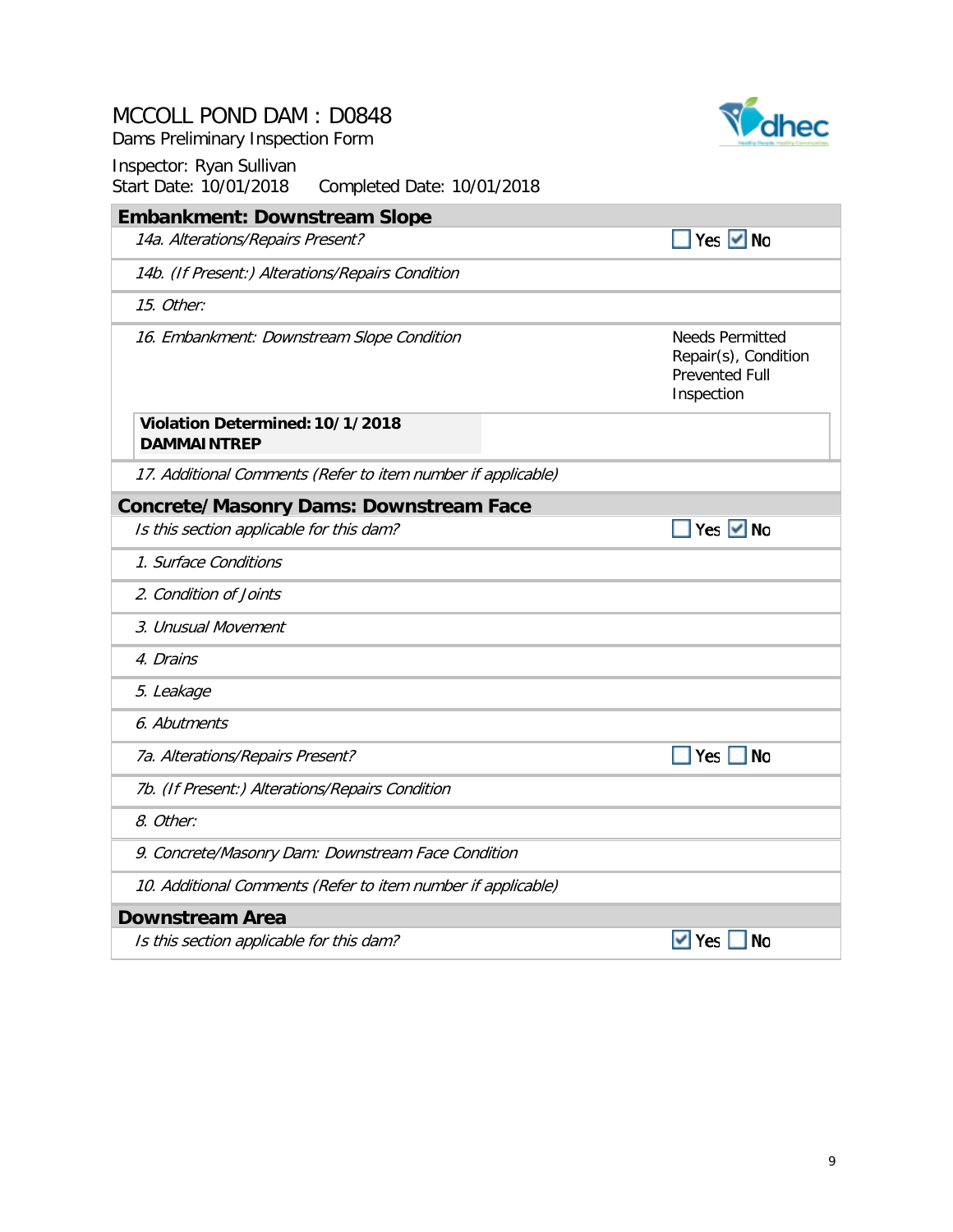Dams Preliminary Inspection Form

Inspector: Ryan Sullivan<br>Start Date: 10/01/2018 Completed Date: 10/01/2018

# **Downstream Area**  $\blacksquare$  Yes  $\blacksquare$  No Is Downstream Area clear? Water pooled behind the dam from the breach, as well as sand deposits from the eroded area. Photo Taken: 9/28/2018 1:56:15 PM 1. Trees Monitor Communication of the Communication of the Monitor Communication of the Monitor Communication Could not inspect full dam due to breach. 2. Deleterious Vegetation and a state of the matter of the Monitor Could not inspect full dam due to breach. 3. Wet Areas Monitor Communication of the Monitor Communication of the Monitor Communication of the Monitor Communication of the Monitor Communication of the Monitor Communication of the Monitor Communication of the Monito Could not inspect full dam due to breach. Yes No V NA 4a. Seepage Dam is breached and holding very little water. 4b. (If Present): Seepage Flow Yes No NA 5a. Boils Dam is breached and holding very little water. 5b. (If Present): Boil Flow Yes Mo MA 6a. Alterations/Repairs Present 6b. (If Present:) Alterations/Repairs Condition 7. Other:

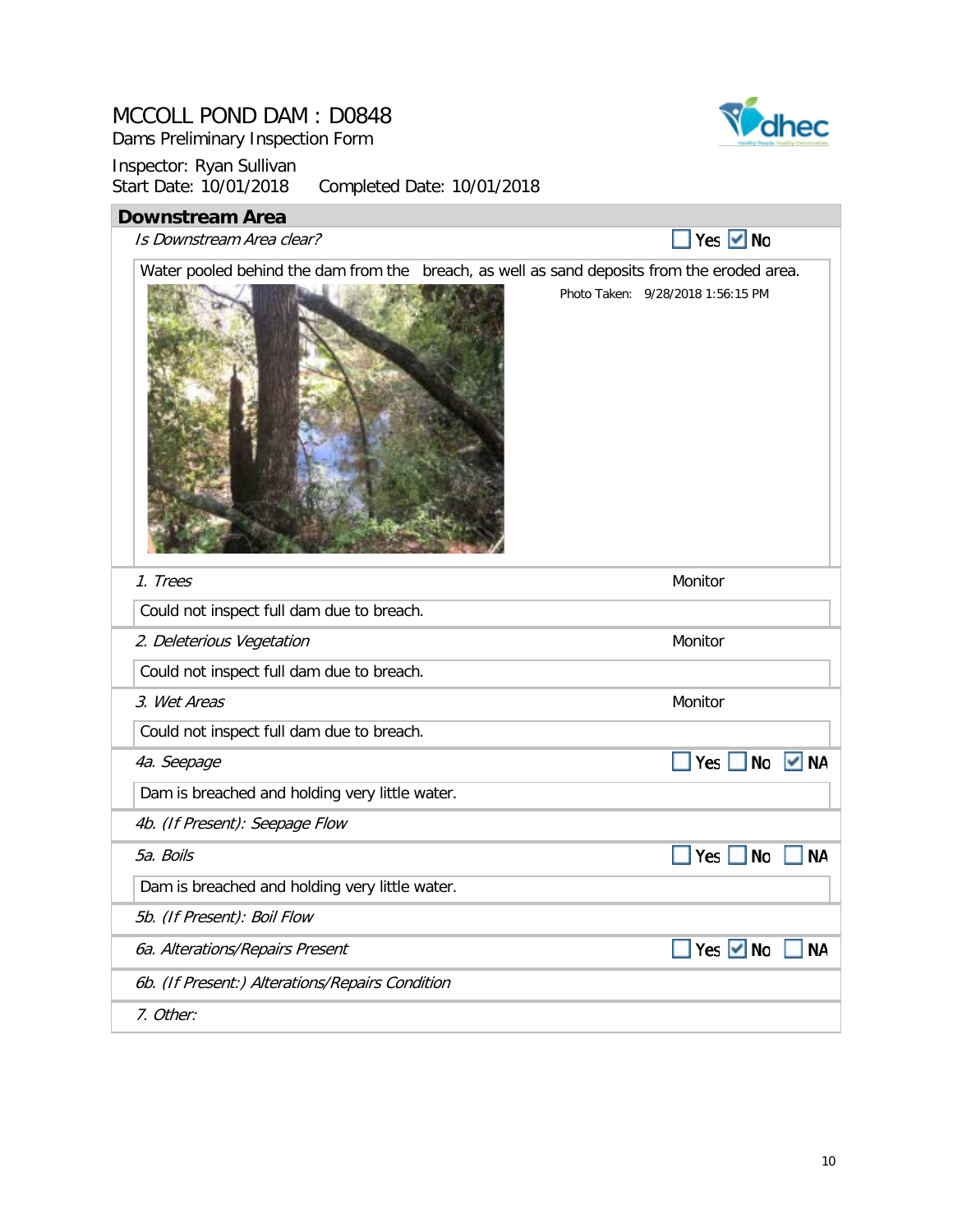Dams Preliminary Inspection Form



| <b>Downstream Area</b>                                                                |                                                                                                             |
|---------------------------------------------------------------------------------------|-------------------------------------------------------------------------------------------------------------|
| 8. Downstream Area Condition                                                          | Needs Maintenance,<br><b>Needs Permitted</b><br>Repair(s), Condition<br><b>Prevented Full</b><br>Inspection |
| Violation Determined: 10/1/2018<br><b>DAMMAINTREP</b>                                 |                                                                                                             |
| 9. Additional Comments (Refer to item number if applicable)                           |                                                                                                             |
| <b>Spillways: Erodible Channel</b>                                                    |                                                                                                             |
| Is this section applicable for this dam?                                              | Yes $\vee$ No                                                                                               |
| Could not inspect full dam due to breach.                                             |                                                                                                             |
| 1. Location                                                                           |                                                                                                             |
| 2. Grass Cover                                                                        |                                                                                                             |
| 3. Deleterious Vegetation                                                             |                                                                                                             |
| 4. Trees                                                                              |                                                                                                             |
| 5. Animal Activity                                                                    |                                                                                                             |
| 6. Subsidence, Sinkhole                                                               |                                                                                                             |
| 7. Slide, Slough, Scarp                                                               |                                                                                                             |
| 8. Erosion                                                                            |                                                                                                             |
| 9. Debris                                                                             |                                                                                                             |
| 10. Flowing?                                                                          | <b>No</b><br><b>NA</b><br>Yes                                                                               |
| 11a. Alterations/Repairs Present                                                      | <b>NA</b><br>Yes<br>No                                                                                      |
| 11b. (If Present:) Alterations/Repairs Condition                                      |                                                                                                             |
| 12. Other:                                                                            |                                                                                                             |
| 13. Spillway: Erodible Channel Condition                                              |                                                                                                             |
| 14. Additional Comments (Refer to item number if applicable)                          |                                                                                                             |
| <b>Spillways: Non-Erodible Channel</b>                                                |                                                                                                             |
| Is this section applicable for this dam?                                              | Yes $\vee$ No                                                                                               |
| Could not inspect full dam due to breach. Owner did not believe there was a spillway. |                                                                                                             |
| 1. Location                                                                           |                                                                                                             |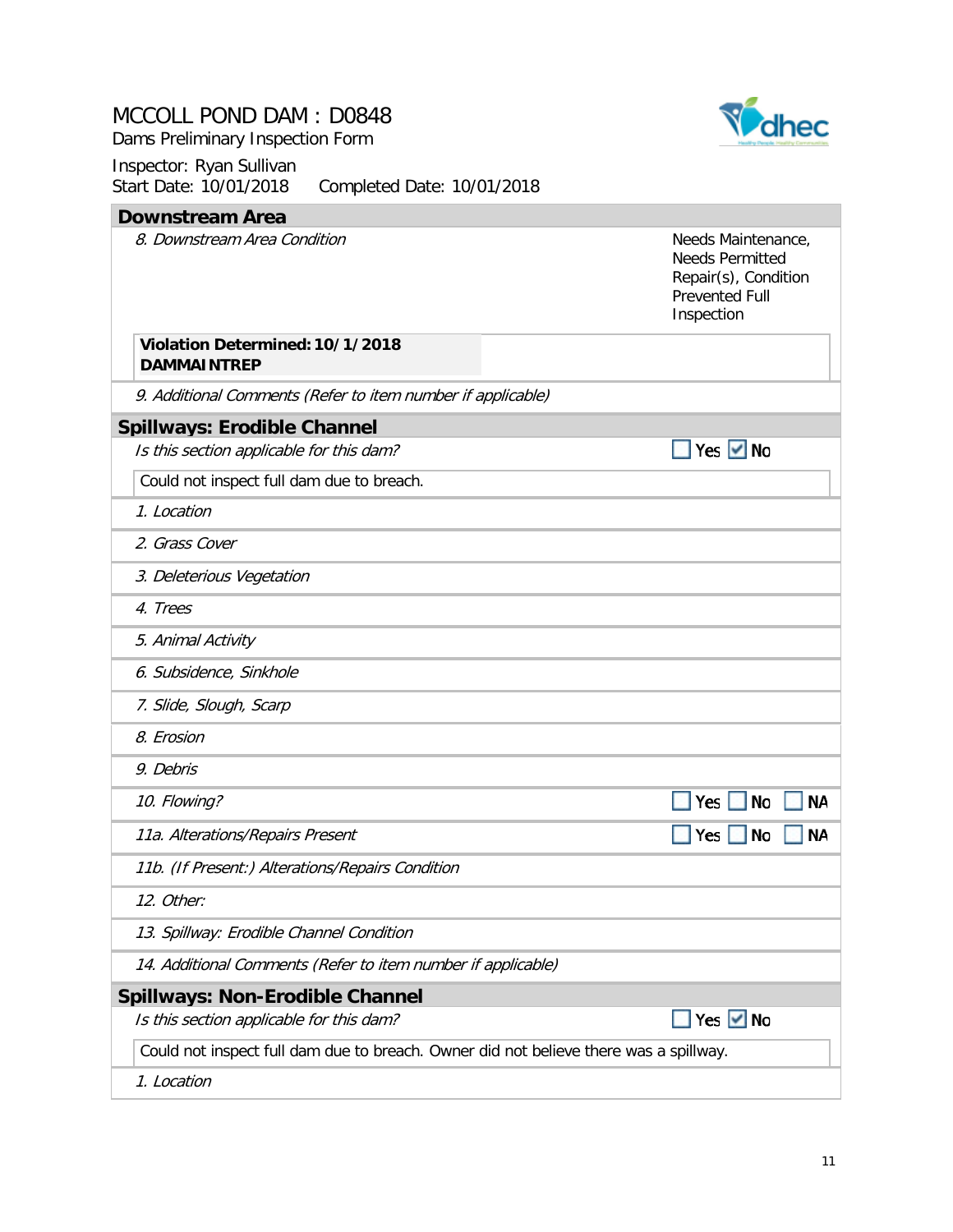Dams Preliminary Inspection Form





| $J(u)$ , $U(u)$ , $U(u)$ , $U(u)$<br>completed Date: 10/01/2010                                         |
|---------------------------------------------------------------------------------------------------------|
| <b>Spillways: Non-Erodible Channel</b>                                                                  |
| 2. Approach Area                                                                                        |
| 3. Weir/Control                                                                                         |
| 4. Sidewalls                                                                                            |
| 5. Channel Floor                                                                                        |
| 6. Condition of Joints                                                                                  |
| 7. Surface Condition                                                                                    |
| 8. Unusual Movement                                                                                     |
| 9. Discharge Channel                                                                                    |
| 10. Debris                                                                                              |
| Yes $\square$<br><b>No</b><br><b>NA</b><br>11. Flowing?                                                 |
| $\blacksquare$ Yes $\blacksquare$<br><b>No</b><br><b>NA</b><br>12a. Boils                               |
| 12b. (If Present): Boils                                                                                |
| $Yes$ No<br><b>NA</b><br>13a. Alterations/Repairs Present                                               |
| 13b. (If Present:) Alterations/Repairs Condition                                                        |
| 14. Other:                                                                                              |
| 15. Spillway: Non-Erodible Channel Condition                                                            |
| 16. Additional Comments (Refer to item number if applicable)                                            |
| <b>Spillways: Inlet Structure</b>                                                                       |
| Yes $\vee$ No<br>Is this section applicable for this dam?                                               |
| Could not inspect full dam due to breach. Owner did not believe there was a spillway. None<br>observed. |
| 1. Location                                                                                             |
| 2a. Intake Structure                                                                                    |
| 2b. Intake Structure Types                                                                              |
| 3. Trashrack                                                                                            |
| $Yes$ No<br><b>NA</b><br>4a. Low-Level Valve Present?                                                   |
| 4b. (If Present:) Low-Level Valve Condition                                                             |
| 5. Debris                                                                                               |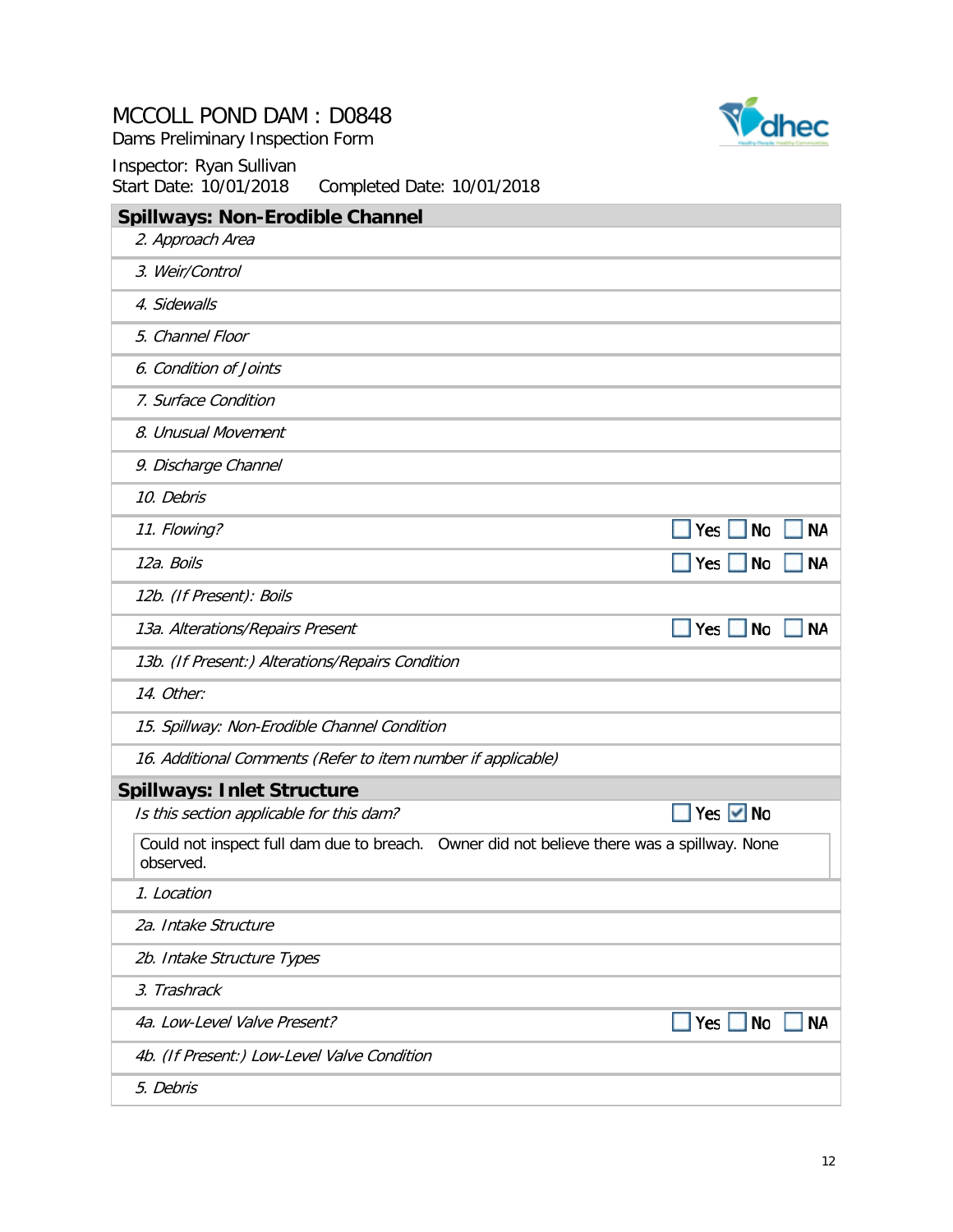Dams Preliminary Inspection Form

| <b>Spillways: Inlet Structure</b>                                                                       |                          |    |
|---------------------------------------------------------------------------------------------------------|--------------------------|----|
| 6a. Repairs/Alterations Present                                                                         | Yes $ $<br><b>No</b>     | NΑ |
| 6b. (If Present:) Alterations/Repairs Condition                                                         |                          |    |
| 7. Other:                                                                                               |                          |    |
| 8. Spillway: Inlet Structure Condition                                                                  |                          |    |
| 9. Additional Comments (Refer to item number if applicable)                                             |                          |    |
| <b>Spillways: Outlet Works</b>                                                                          |                          |    |
| Is this section applicable for this dam?                                                                | Yes $\vee$ No            |    |
| Could not inspect full dam due to breach. Owner did not believe there was a spillway. None<br>observed. |                          |    |
| 1. Location                                                                                             |                          |    |
| 2a. Outlet Structure                                                                                    |                          |    |
| 2b. Outlet Structure Type                                                                               |                          |    |
| 3. Outlet Pipe                                                                                          |                          |    |
| 4. Primary Closure/Control                                                                              |                          |    |
| 5. Secondary Closure/Control (If Applicable)                                                            |                          |    |
| 6. Unusual Movement                                                                                     |                          |    |
| 7a. Seepage                                                                                             | Yes $\vert$<br><b>No</b> | ΝA |
| 7b. (If Present): Seepage                                                                               |                          |    |
| 8. Stilling Basin                                                                                       |                          |    |
| 9. Normal Flow Quantity                                                                                 |                          |    |
| 10. Low-Level Flow Quantity                                                                             |                          |    |
| 11a. Alterations/Repairs Present                                                                        | Yes<br>No                | NA |
| 11b. (If Present:) Alterations/Repairs                                                                  |                          |    |
| 12. Other:                                                                                              |                          |    |
| 13. Outlet Works Condition                                                                              |                          |    |
| 14. Additional Comments (Refer to item number if applicable)                                            |                          |    |
| <b>Emergency Action Plan</b>                                                                            |                          |    |
| Is this section applicable for this dam?                                                                | Yes $\vee$ No            |    |

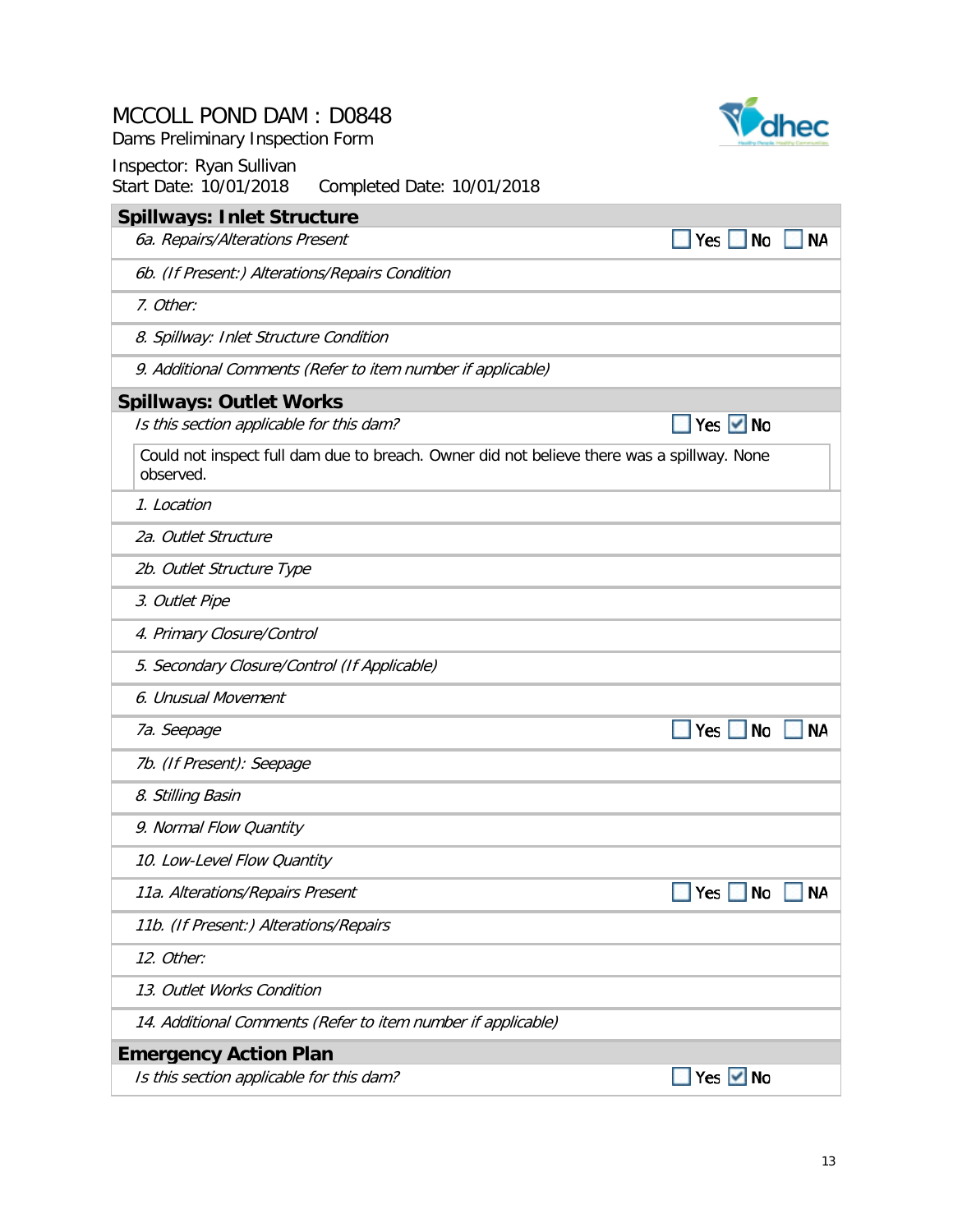Dams Preliminary Inspection Form



| $3$ iai i Dale. Tu/UT/ZUTO – Completed Dale. Tu/UT/ZUTO                                                 |                                                    |           |
|---------------------------------------------------------------------------------------------------------|----------------------------------------------------|-----------|
| <b>Emergency Action Plan</b>                                                                            |                                                    |           |
| 1. Date of last update of emergency plan:                                                               |                                                    |           |
| 2a. EAP provided by owner?                                                                              | Yes<br><b>No</b>                                   | <b>NA</b> |
| 2b. (If EAP was not provided, was a copy of the EAP form left with the<br>owner?)                       | Yes<br><b>No</b>                                   | <b>NA</b> |
| 3. Does EAP contain emergency alert plan?                                                               | Yes<br><b>No</b>                                   | <b>NA</b> |
| 4. Does EAP contain specific actions to take if the dam has failed or is<br>failing?                    | $\vert$ Yes $\vert$<br>$\overline{\phantom{a}}$ No | <b>NA</b> |
| 5. Additional Comments (Refer to item number if applicable)                                             |                                                    |           |
| <b>Downstream Hazard Check</b>                                                                          |                                                    |           |
| 1. Satellite Imagery                                                                                    | $\vee$ Yes<br>$\Box$ No                            | <b>NA</b> |
|                                                                                                         | Photo Taken: 10/1/2018 2:43:12 PM                  |           |
| 2. Inundation Map                                                                                       | Yes $\vee$ No                                      | <b>NA</b> |
| 3. Structures/Developments                                                                              | Yes $\vee$<br><b>No</b>                            | <b>NA</b> |
| 4. Roads/Railways                                                                                       | $\blacktriangledown$ Yes<br>$\Box$ No              | NA        |
| Judson Road is ~1200ft downstream.                                                                      |                                                    |           |
| 5. Utilities                                                                                            | Yes <u>V</u> No                                    | <b>NA</b> |
| 6. Consider For Reclass?                                                                                | $\vee$ Yes $\Box$ No                               | <b>NA</b> |
| Low traffic Judson Road fairly close downstream, appeared to have taken damage during the<br>hurricane. |                                                    |           |
| 7. Additional Comments (Refer to item number if applicable)                                             |                                                    |           |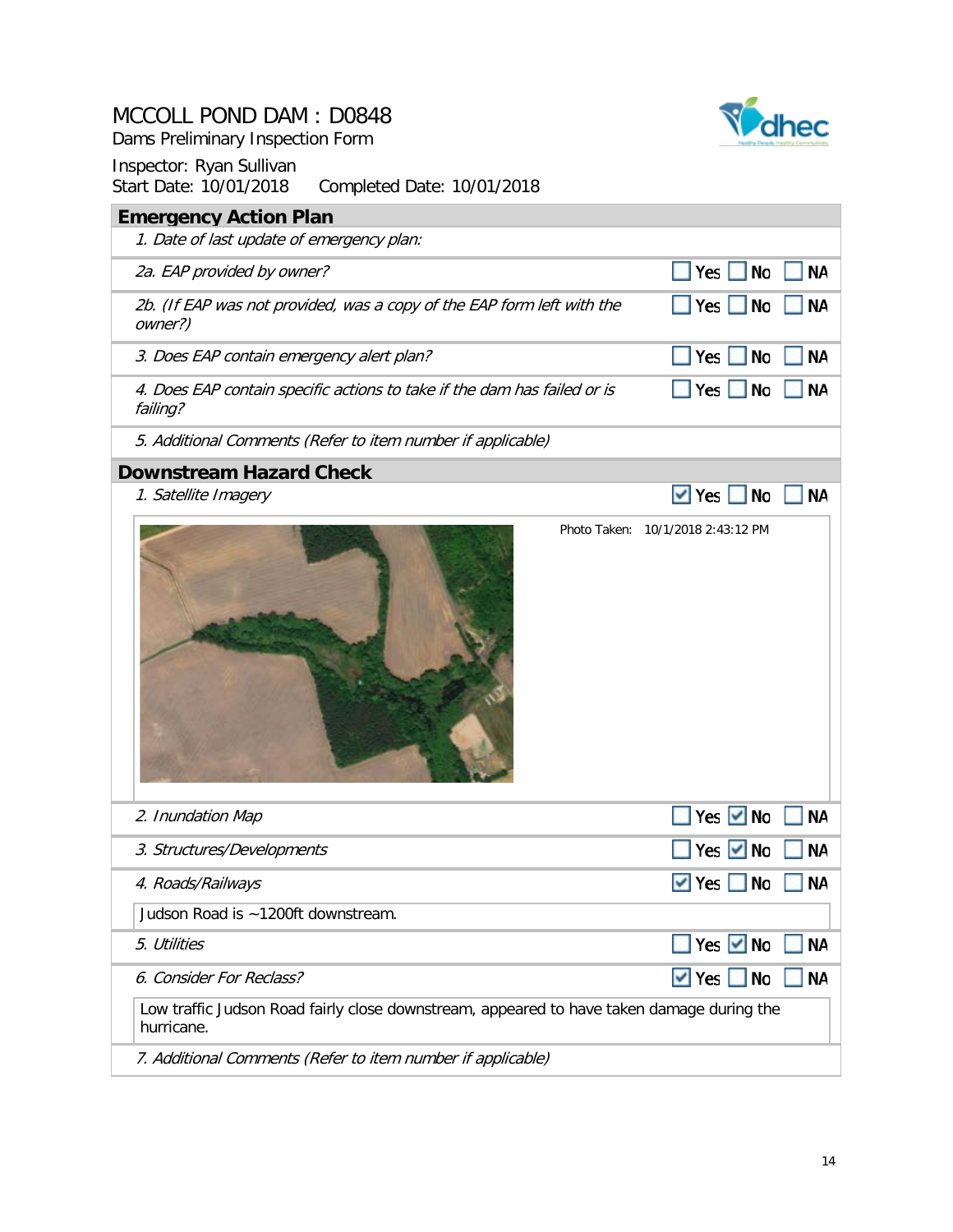

Dams Preliminary Inspection Form

#### Inspector: Ryan Sullivan<br>Start Date: 10/01/2018 Completed Date: 10/01/2018

| <b>Inspection Summary</b><br>1. Overall Condition (*Per National Inventory of Dams Definition)    | Not Rated |
|---------------------------------------------------------------------------------------------------|-----------|
|                                                                                                   |           |
|                                                                                                   |           |
| (SATISFACTORY) No existing or potential dam safety deficiencies are<br>recognized.                |           |
| Acceptable performance is expected under all loading conditions in<br>accordance with             |           |
| state engineer's rules and regulations for dams or tolerable risk guidelines.                     |           |
| (FAIR) No existing dam safety deficiencies are recognized for normal<br>loading                   |           |
| conditions. Rare or extreme hydrologic and/or seismic events may result in<br>a dam               |           |
| safety deficiency. Risk may be in the range to take further action.                               |           |
| (POOR) A dam safety deficiency is recognized for loading conditions, which<br>may                 |           |
| realistically occur. Remedial action is necessary. A POOR condition is used<br>when               |           |
| uncertainties exist as to critical analysis parameters, which identify a<br>potential dam         |           |
| safety deficiency. Further investigations and studies are necessary.                              |           |
| (UNSATISFACTORY) A dam safety deficiency is recognized that requires<br>immediate                 |           |
| or emergency remedial action for problem resolution.                                              |           |
| (NOT RATED) This should only be used if it is not possible to assess to<br>$d$ <i>am's</i>        |           |
| condition due to site constraints on visibility on the day of inspection. If<br>vegetation is a   |           |
| problem the owner should be ordered perform maintenance to remove it<br>before the<br>next visit. |           |
| 3. Final Comments                                                                                 |           |

Very large, full breach in the center of the dam. Looked to be at least ten feet wide.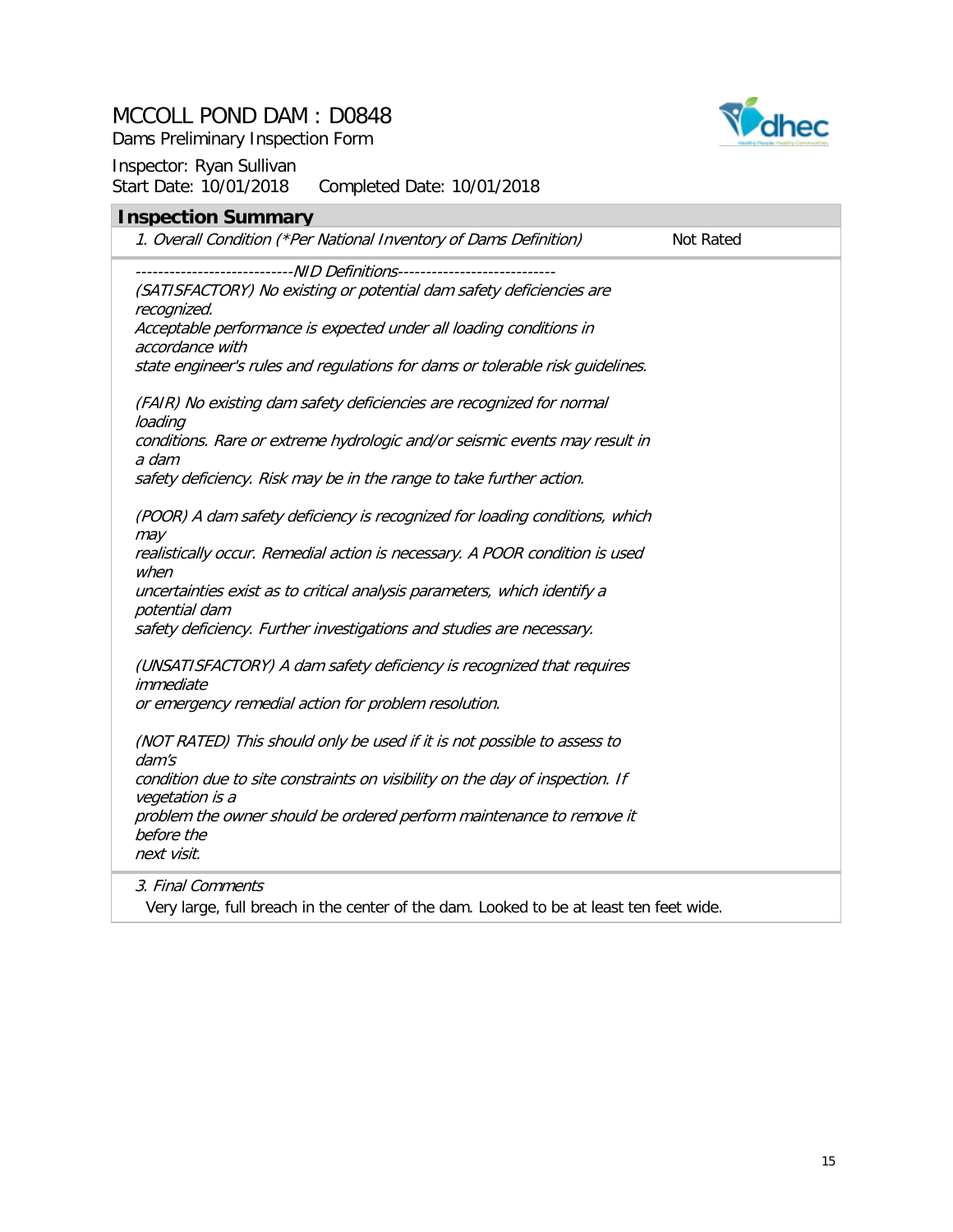Dams Preliminary Inspection Form

Inspector: Ryan Sullivan Start Date: 10/01/2018 Completed Date: 10/01/2018

#### **Inspection Summary**

Preliminary Dam Inspection Disclaimer:

The information contained in the preliminary inspection report is intended as an aid to identify those dams that require maintenance and/or repair actions to reduce their danger to human life or property only. It is not intended as professional engineering or consulting advice for conditions or situations present at individual dams. It is not a substitute for a detailed inspection, nor does it replace the need for services provided by registered professional engineers. If your dam is experiencing an unusual situation consult with engineering professionals to find an appropriate remedy. Preliminary inspections conducted by South Carolina Department of Health and Environmental Control (the Department) are provided "AS IS" and "as available", without warranties of any kind, either express or implied. Preliminary inspections consist only of a visual but technical examination of the dam and its appurtenant works. All findings are based solely on visual observations of the inspector at the time of the inspection. Common law holds that the storage of water is a hazardous activity and the Department does not assume any responsibility or risk for your actions or inactions. Dam owners are responsible for the safe operations and maintenance of their impoundment structures.